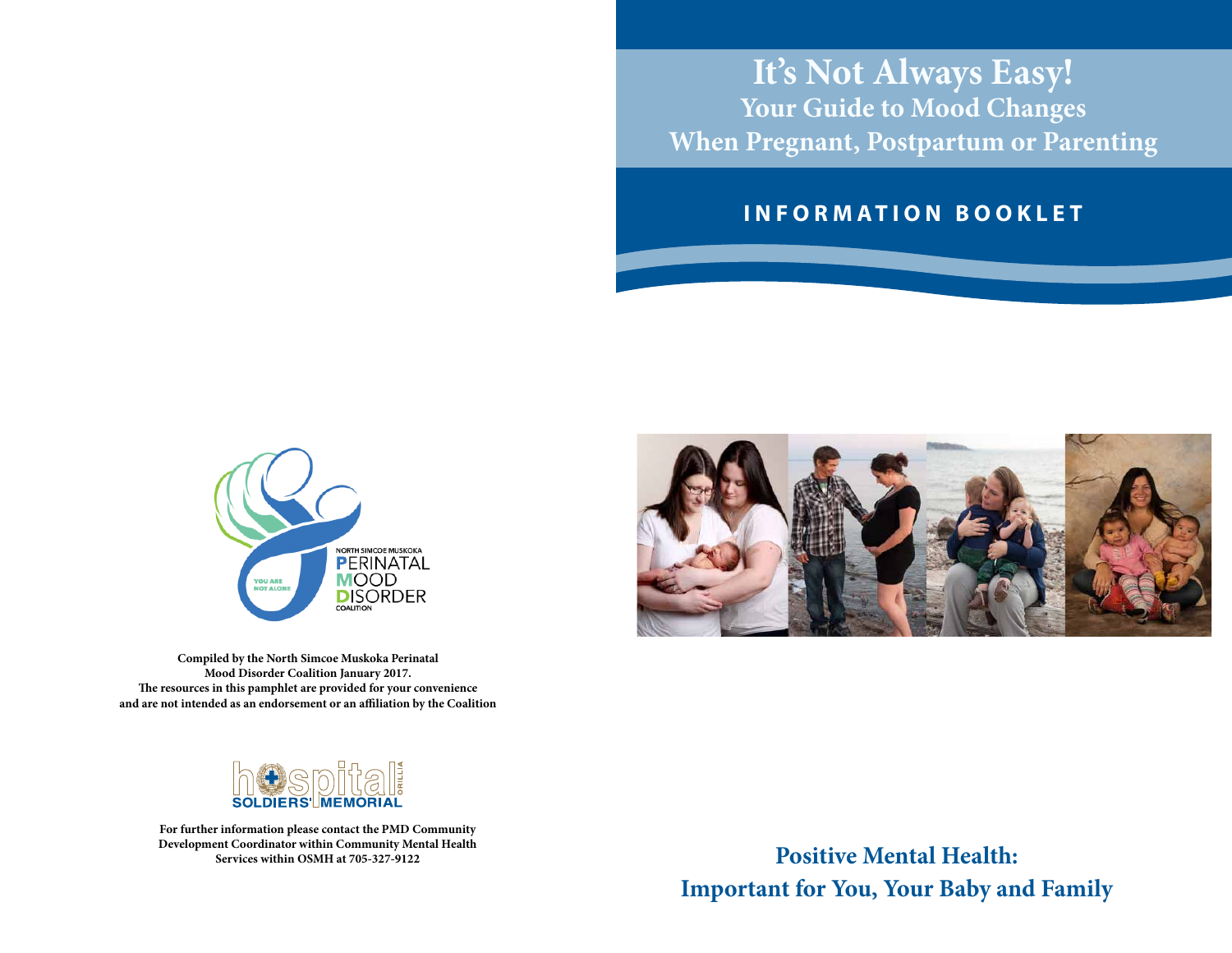# **Table of Contents**

# **Notes**

| What is a Perinatal Mood Disorder (PMD)? 1 |
|--------------------------------------------|
|                                            |
|                                            |
|                                            |
|                                            |
|                                            |
|                                            |
|                                            |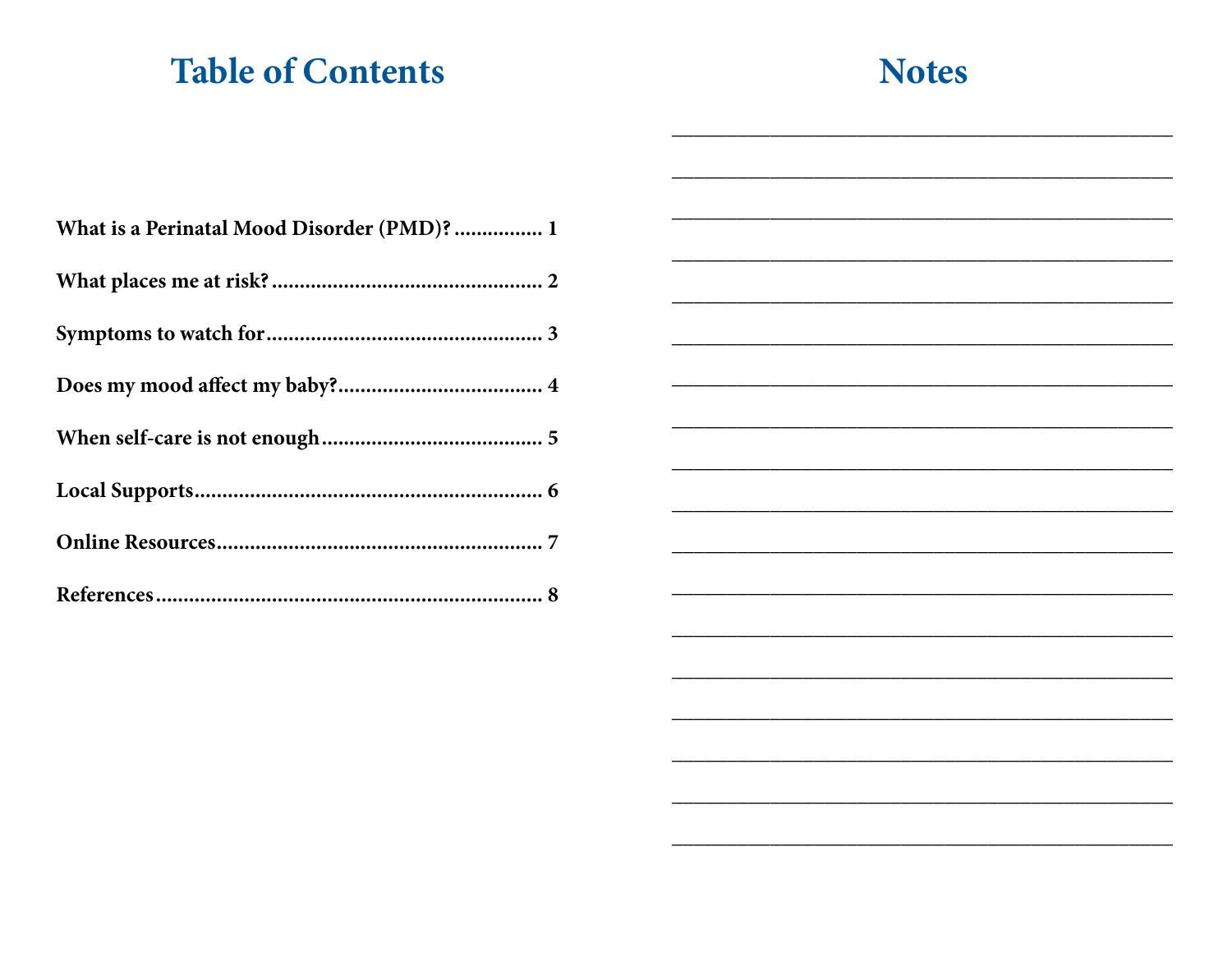#### **References**

- 1. Healthy Human Development Table. (2016). Perinatal Mental Health and Public Health: Evidence Summary from the Healthy Human Development Table. Toronto, ON: Author.
- 2. Best Start Resource Centre. (2017). Life with a new baby is not always what you expect – Postpartum mood disorders. Retrieved from http://en.beststart.org/sites/en.healthnexus.ca/files/ resourses/dispalys/PPMD\_roll\_up\_display\_08\_eng.pdf
- 3. Infant Mental Health Promotion, The Hospital for Sick Children. (2015). Supporting infant mental health in Simcoe County: A collaborative approach to embedding the science of infant mental health and enhancing infant mental health services. Toronto: The Hospital for Sick Children.
- 4. Haring, M., Smith, J., Bodnar, D., & Ryan, D. (2011). The NEST-S program. In coping with depression during pregnancy and following the birth (pp 3: 12-30). British Columbia: BC Mental Health and Addiction Services.

#### **What is a Perinatal Mood Disorder (PMD)?**

Bringing a baby into the world can be a delightful experience, but pregnancy and the time following birth presents many challenges for families. PMD is a mental illness that affects a person's mood – the way we feel. Mood impacts the way we think about ourselves, relate to others, and interact with the world around us. Changes in mood may start during pregnancy or at any time up to a year after the birth of a baby.

*It is important to speak to your health care provider about your mental health and well-being during prenatal and postnatal visits.*

## **Who Does it Affect?**

PMD can affect anyone! Although it is more common in moms (up to 20% or 1 in 5), research indicates that 10% or 1 in 10 dads/partners and 25% or 1 in 4 adoptive parents are affected too, leaving them feel unable to cope.<sup>1</sup>

- Symptoms range from mild to severe and can vary greatly
- Typically, family members are the first to notice symptoms
- Family plays a vital role in support, treatment and recovery

#### **What is Considered 'Normal' Related to Mood?**

Low energy, changes in appetite or sleep can be normal in pregnancy/postpartum and these symptoms may be confused with depression. Up to 80% of mothers will be emotional, irritable and worried for up to 10 days after delivery. These "baby blues" are mild and do not usually need treatment but can lead to more severe symptoms.

*If symptoms last longer than two weeks, talk to your health care provider.*

**1**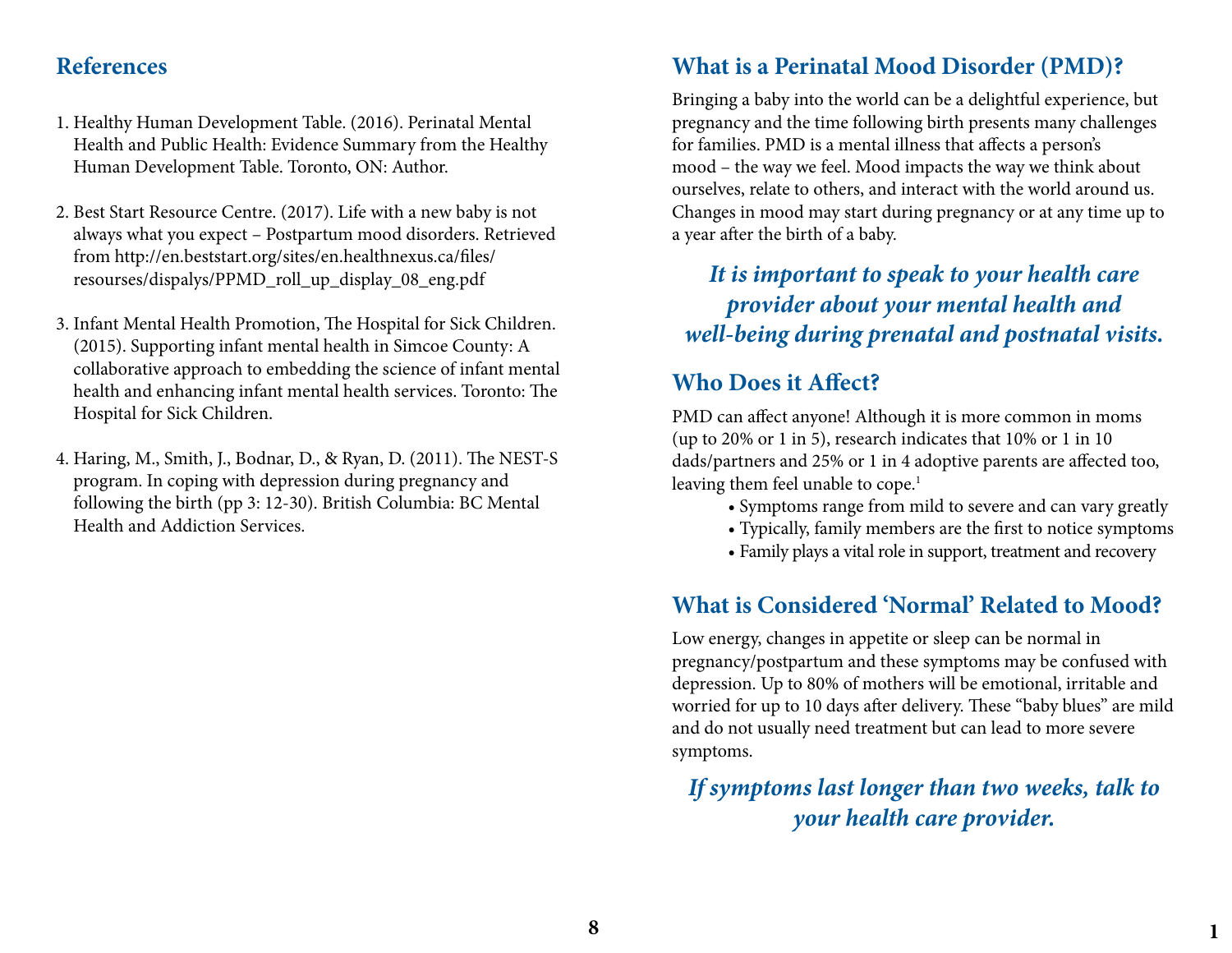#### **What Places Me at Risk?**

The exact cause of perinatal mood disorder(s) is not known, although some people are more likely to be affected. Some risk factors include:

- History of depression or anxiety
- Stopped medication used to treat depression or anxiety
- Previous perinatal mood disorder (PMD)
- Family history of mental illness
- History of severe premenstrual syndrome (PMS)
- Recent stressful life events
- Previous miscarriage(s), loss or infertility
- Relationship conflict
- High expectations of birth or motherhood
- Unexpected, disappointing or traumatic birth experience
- Sleep deprivation
- Fussy baby
- Lack of help or support
- Being new to Canada
- Being a teen/young mom
- Unplanned pregnancy
- Preterm birth
- Baby with disability or special needs
- Difficulty with breastfeeding or abrupt weaning
- History of trauma, abuse, or violence

*It is important to remember… This is not your fault, you are not alone – Ask for help!*

#### **Online Resources**

**Simcoe Muskoka District Health Unit**  http://www.simcoemuskokahealth.org/JFY/ParentsandParentsToBe.aspx

#### **OSMH Patient Education Library- Parents and Parents-To-Be** http://osmh.libguides.com/c.php?g=435565&p=4273511

**Best Start Resource Centre -** Managing Depression Workbook

**Mother Matters (online-support group)** http://www.womenscollegehospital.ca/programs-and-services/mental-health/Mother-Matters

**Postpartum Support International** - http://www.postpartum.net/

**Canadian Postpartum Depression Support Network** https://www.facebook.com/groups/PPDSupportCanada/

**Life With A Baby – Real Parents, Real Challenges, Real Help!** http://www.lifewithababy.com/ (Simcoe Chapter)

**New Dad Manual** - www.newdadmanual.ca

**Dad Central** - http://www.dadcentral.ca/

**Dad Central Ontario** - https://www.facebook.com/dadcentralontario/

## **Mood Disorder Association of Ontario (MDAO)**

**Barrie Chapter** - http://www.mooddisorders.ca/event/barrie-peer-supportgroup-mood-disorders-self-help-group-of-barrie

**Barrie (family support)** - http://www.mooddisorders.ca/event/barriefamily-support-barrie-family-and-friends-healthsupport-group

**Orillia Chapter** – http://www.mooddisorders.ca/event/orillia-peer-supportgroup-orillia-damd-self-help-group

**Midland Chapter** - http://www.mooddisorders.ca/event/midland-peersupport-group-dmd-group-of-midlandpenetang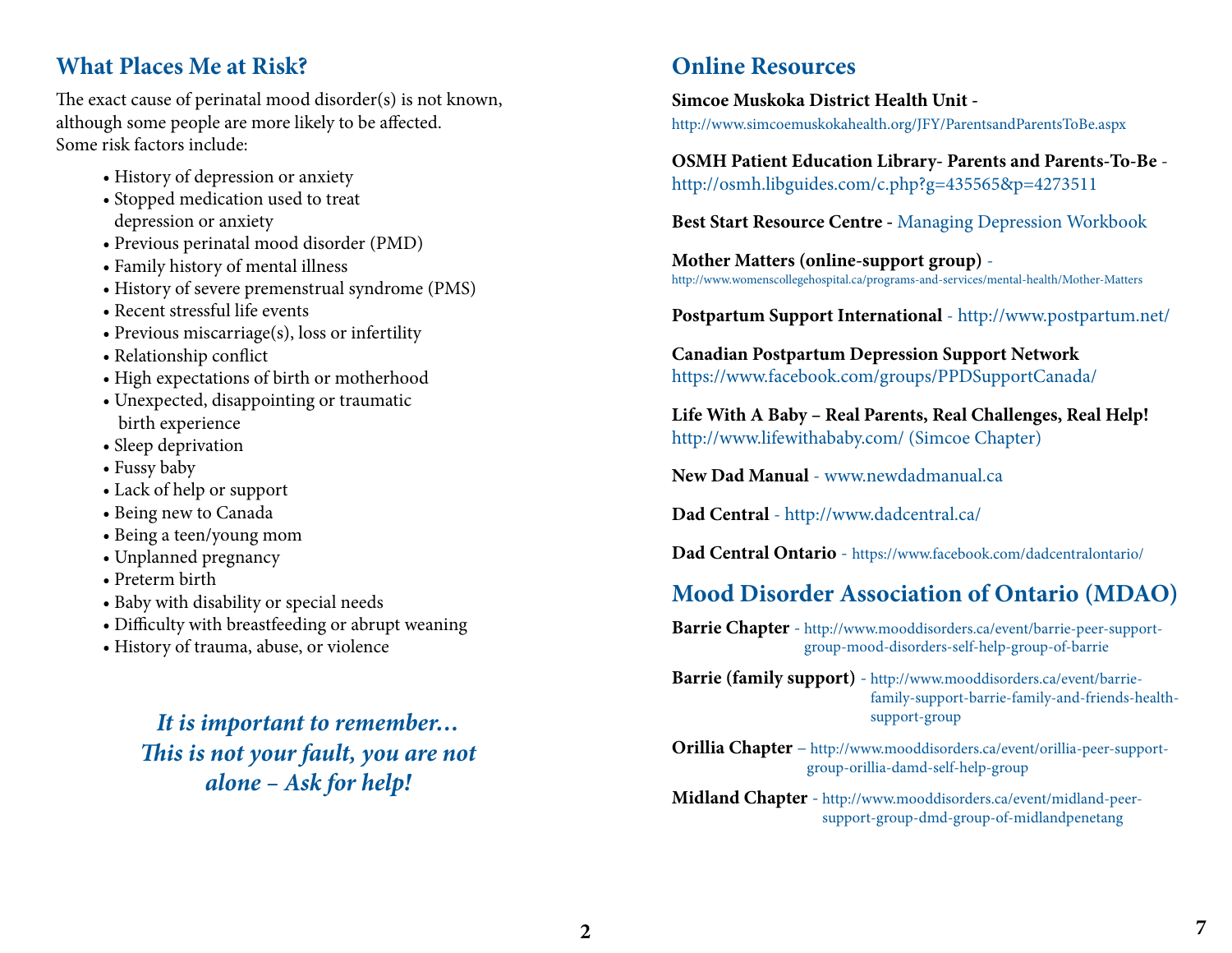#### **Local Supports**

- Library programs
- EarlyON Child and Family Centre
- Canada Prenatal Nutrition Program (CPNP)
- Mothering support groups (call contact number on back of booklet for details)
- Metis Nation of Ontario
- Native Friendship Centre or Women's Association

## *Most women need the support of their health care provider, family, and friends to seek assistance for a mental health disorder.*

# **Where to Get Help**

- Your primary health care provider
- Call Health Connection at Simcoe Muskoka District Health Unit at 705-721-7520 or 1-877-721-7520
- Your local mental health agency
- Call Ontario 2-1-1 a free, confidential, province-wide helpline that simplifies finding support and community services for Ontario residents.
- North Simcoe Muskoka Walk-In Counselling Clinic (Free) 1-888-726-2503 or www.nsmwalkincounselling.ca

## **For Immediate Assistance**

- Call 9-1-1
- Visit your local hospital emergency department (ER) Call the Mental Health Crisis line at 705-728-5044 or 1-888-893-8333

# **Symptoms to Watch For?**

If you are pregnant or had a baby in the past year and have any of the following concerns, you may have a perinatal mood disorder. Moms, dads and partners, ask yourself the following:

# **Do I often feel:**

- A lack of interest or pleasure in activities I used to enjoy
- Disconnected from my baby
- Very tired
- Sad and tearful
- Anxious or worried
- Scared
- Guilty and ashamed
- Angry, restless or irritable
- Hopeless or frustrated
- Isolated or alone

*If symptoms last longer than two weeks, talk to your health care provider.*

# **Am I having trouble:**

- Sleeping or eating
- Concentrating
- Taking care of myself or baby
- Enjoying time with my baby or family
- Coping with day-to-day tasks
- Breastfeeding
- Dealing with scary or intrusive thoughts or dreams

*See your health care provider right away if you are having thoughts of suicide or harming yourself or your baby.*